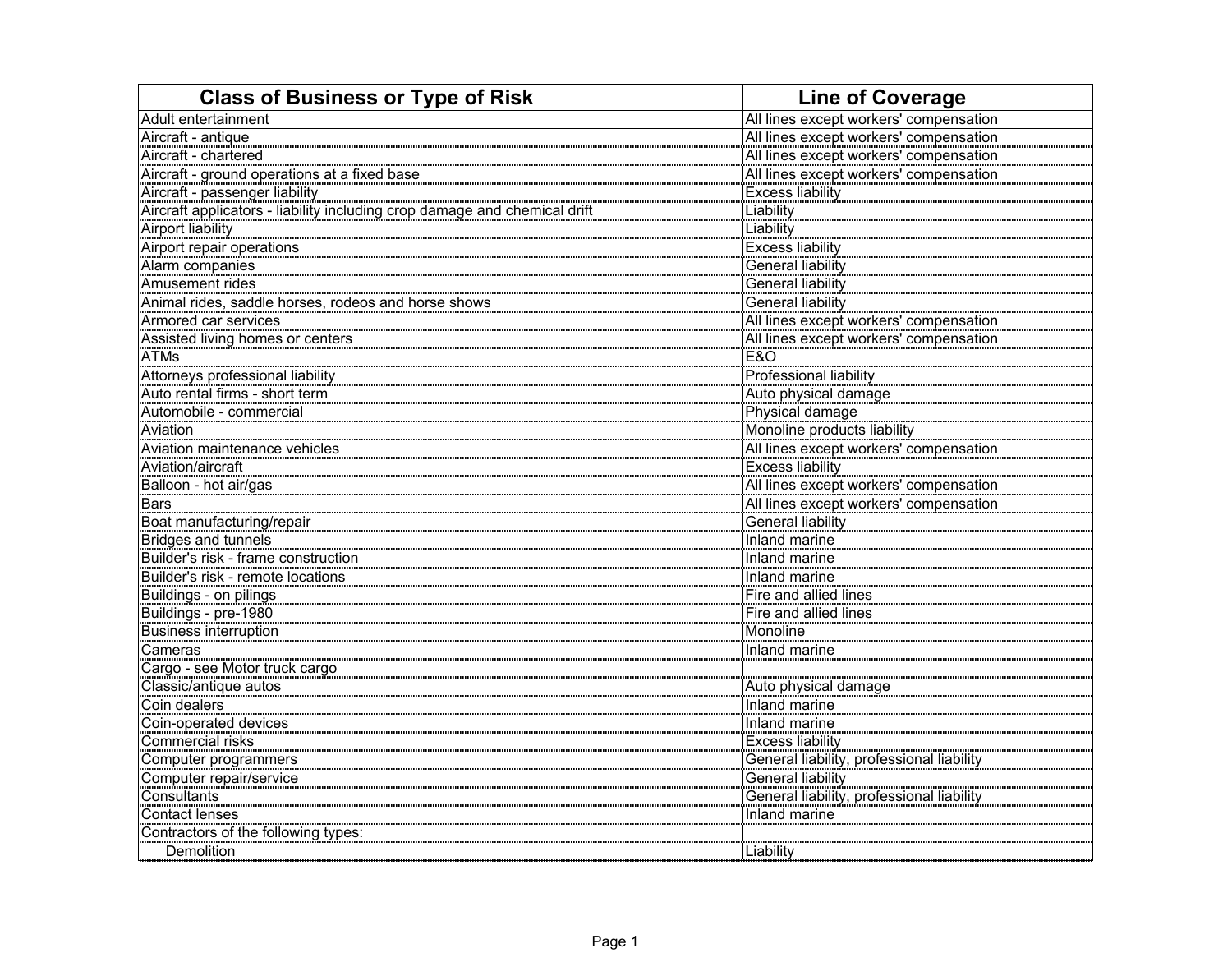| <b>Class of Business or Type of Risk</b>                                      | <b>Line of Coverage</b>                |
|-------------------------------------------------------------------------------|----------------------------------------|
| Environmental                                                                 | Liability                              |
| Fire suppression - including service and sales                                | Liability                              |
| General                                                                       | <b>Liability</b>                       |
| Pile driving                                                                  | All lines except workers' compensation |
| Residential                                                                   | Liability                              |
| Counseling - see social service agencies                                      |                                        |
| Custodial care - licensed for under 25, which includes:                       | <b>General liability</b>               |
| Adult day care centers                                                        |                                        |
| Child day care centers                                                        |                                        |
| Developmentally disabled                                                      |                                        |
| Homes for the aged                                                            |                                        |
| Residential and day care centers                                              |                                        |
| DIC <sup>-</sup>                                                              | Inland marine                          |
| Divers                                                                        | General liability                      |
| Divers<br>Docks, piers, and wharves - wood frame                              | Inland marine                          |
| Drought                                                                       | Fire and allied lines                  |
| Earthquake                                                                    | Monoline (may be combined with flood)  |
| Employment practices liability                                                | Monoline liability                     |
| Environmental impairment                                                      | Liability                              |
| Excess coverage - personal or commercial                                      | <b>Excess liability</b>                |
| <b>Explosion</b>                                                              | Monoline liability                     |
| Explosive manufacturing, storage, or sales                                    | General liability, fire & allied lines |
| Exterminators - pest control                                                  | <b>General liability</b>               |
| Financial advisors                                                            | <b>Professional liability</b>          |
| Fine arts                                                                     | Inland marine                          |
| Fire extinguisher sales/service                                               | General liability                      |
| Flood                                                                         | Monoline (may be combined with quake)  |
| Food-borne illness                                                            | General liability                      |
| <b>Furs</b>                                                                   | Inland marine                          |
| Garage keepers legal liability                                                | <b>GKLL</b>                            |
| Gold mines                                                                    | Crime                                  |
| Greenhouses                                                                   | Fire and allied lines (wind & hail)    |
| Guide, lodge, or outfitter - airstrips                                        | All lines except workers' compensation |
| Guides, lodges, or outfitters - aircraft hull or liability                    | Liability & hull                       |
| Guides, outfitters, or lodges - remote                                        | General liability                      |
| Habitational                                                                  | Fire and allied lines                  |
| Hanger keepers                                                                | Monoline liability                     |
| Hay in the open or barns - when value exceeds \$25,000 in each stack or barn. | Fire and allied lines                  |
| Hazardous materials                                                           | All lines except workers' compensation |
| Hazardous materials hauling                                                   | All lines except workers' compensation |
| Heavy vehicles - over 10,000 pounds gross vehicle weight                      | Auto physical damage                   |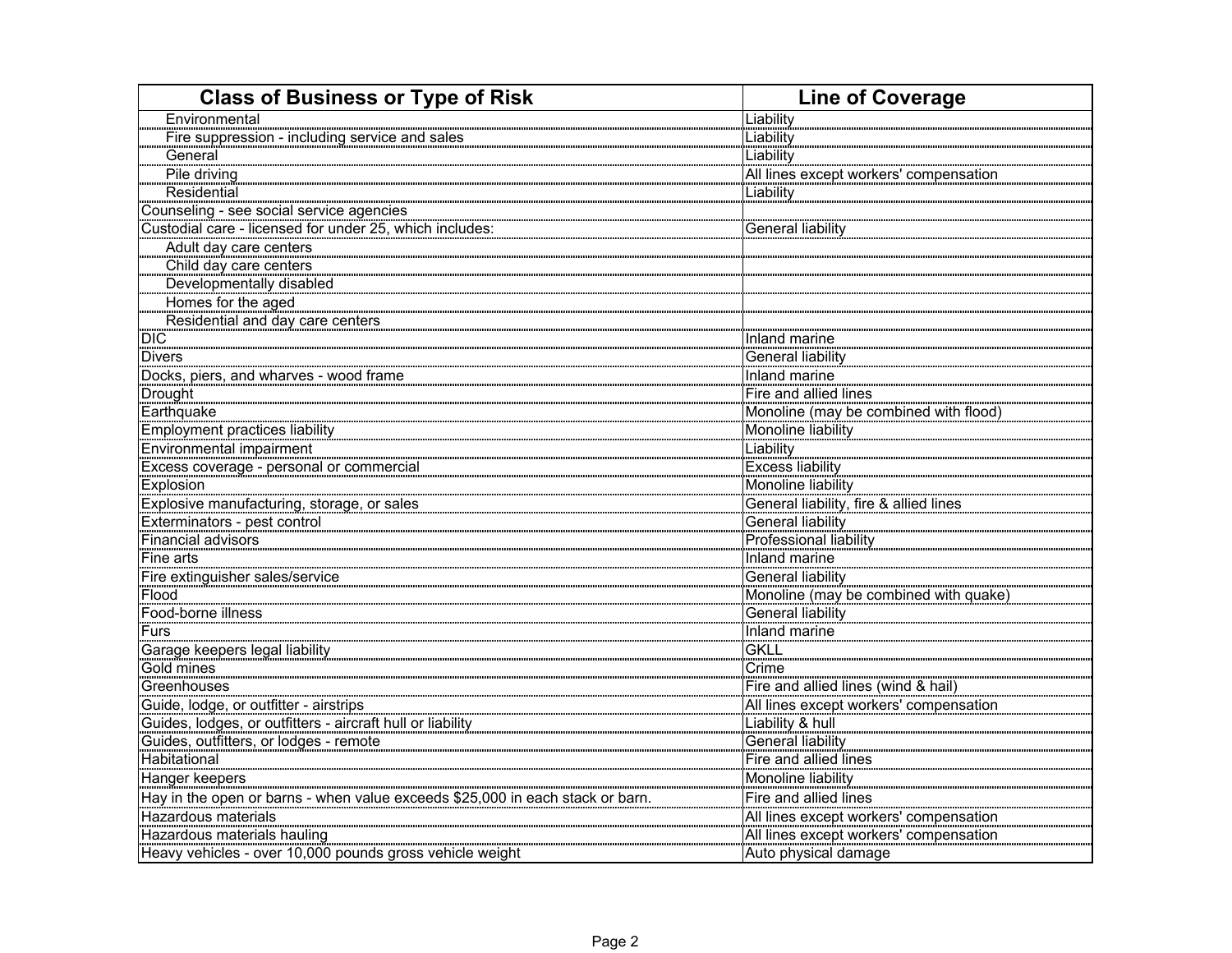| <b>Class of Business or Type of Risk</b>                   | <b>Line of Coverage</b>                             |
|------------------------------------------------------------|-----------------------------------------------------|
| Helicopters                                                | All lines except workers' compensation              |
| Hired & nonowned auto                                      | Monoline                                            |
| Hole-in-one coverage                                       | Monoline liability                                  |
| Home health care                                           | Liability                                           |
| Home owners - valued at \$2 million or higher              | Homeowners                                          |
| In-home bed and breakfast                                  | General liability                                   |
| In-home day care                                           | <b>General liability</b>                            |
| Internet services                                          | E&O                                                 |
| Jewelry                                                    | Inland marine                                       |
| Kidnap/ransom                                              | Crime                                               |
| Leased motor homes                                         | Auto physical damage                                |
| Liquor liability                                           | Monoline liability                                  |
| Long-haul trucks                                           | Auto physical damage                                |
| Luxury autos                                               | Auto physical damage                                |
| Marine surveyors                                           | General liability, professional liability           |
| Mining                                                     | General liability                                   |
| Mold consultants                                           | Liability                                           |
| Mortgage protection/impairment                             | General liability                                   |
| Motor truck cargo - values \$100,000 or more               | Inland marine                                       |
| Motor truck cargo - haul road or trans Canada              | Inland marine                                       |
| Motor truck cargo - contractors equipment or perishables   | Inland marine                                       |
| New ventures - less than three years experience            | General liability, professional, D&O                |
| Nonprofit - financially distressed                         | Professional liability, D&O                         |
| Nonprofit - public media                                   | Professional liability, D&O                         |
| Nursing homes                                              | <b>General liability</b>                            |
| Oil or gas field services                                  | <b>General liability</b>                            |
| Personal lines                                             | <b>Excess liability</b>                             |
| Plastic manufacturers and sales                            | Fire and allied lines                               |
| Police professional liability                              | Professional liability                              |
| Police protective liability- false arrest, personal injury | Monoline liability                                  |
| Pollution/contamination                                    | Monoline liability                                  |
| Polyurethane-insulated buildings                           | Fire and allied lines                               |
| Products and completed operations                          | Monoline liability                                  |
| Public officials                                           | Professional liability                              |
| Racing autos                                               | Auto physical damage                                |
| Railroad protective                                        | Monoline liability                                  |
| Railroads                                                  | General liability, fire & allied lines              |
| Real estate appraisers                                     | E&O                                                 |
|                                                            | Fire and allied lines, inland marine (BR/COC only), |
| Remote sites accessible only by air or water               | package policy                                      |
| RV (incl ATVs and boats) dealers                           | Garage, general liability                           |